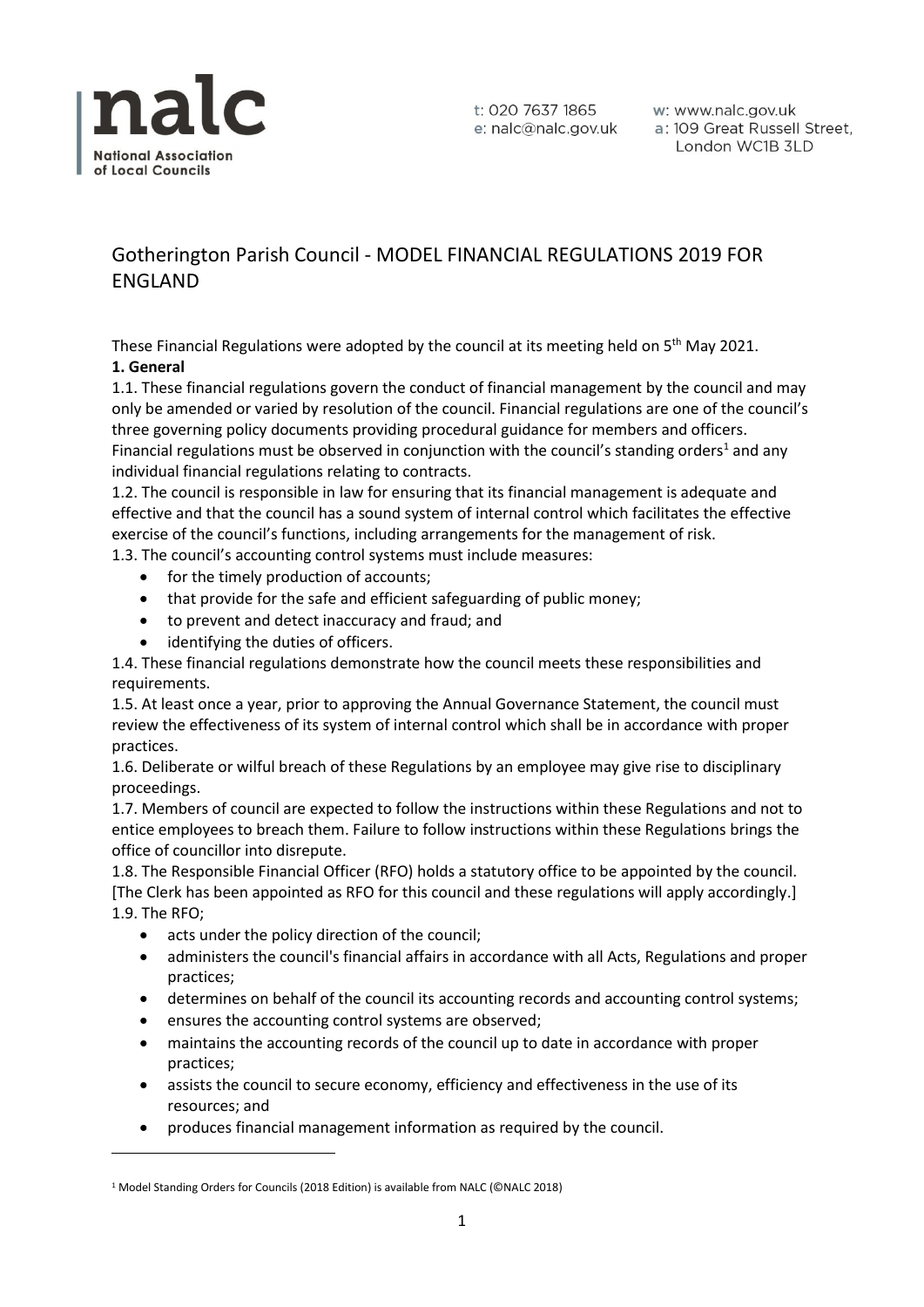

w: www.nalc.gov.uk a: 109 Great Russell Street, London WC1B 3LD

1.10. The accounting records determined by the RFO shall be sufficient to show and explain the council's transactions and to enable the RFO to ensure that any income and expenditure account and statement of balances, or record of receipts and payments and additional information, as the case may be, or management information prepared for the council from time to time comply with the Accounts and Audit Regulations.

1.11. The accounting records determined by the RFO shall in particular contain:

- entries from day to day of all sums of money received and expended by the council and the matters to which the income and expenditure or receipts and payments account relate;
- a record of the assets and liabilities of the council; and
- wherever relevant, a record of the council's income and expenditure in relation to claims made, or to be made, for any contribution, grant or subsidy.

1.12. The accounting control systems determined by the RFO shall include:

- procedures to ensure that the financial transactions of the council are recorded as soon as reasonably practicable and as accurately and reasonably as possible;
- procedures to enable the prevention and detection of inaccuracies and fraud and the ability to reconstruct any lost records;
- identification of the duties of officers dealing with financial transactions and division of responsibilities of those officers in relation to significant transactions;
- procedures to ensure that uncollectable amounts, including any bad debts are not submitted to the council for approval to be written off except with the approval of the RFO and that the approvals are shown in the accounting records; and
- measures to ensure that risk is properly managed.

1.13. The council is not empowered by these Regulations or otherwise to delegate certain specified decisions. In particular any decision regarding:

- setting the final budget or the precept (council tax requirement);
- approving accounting statements;
- approving an annual governance statement;
- borrowing;
- writing off bad debts;
- declaring eligibility for the General Power of Competence; and
- addressing recommendations in any report from the internal or external auditors, shall be a matter for the full council only.

1.14. In addition, the council must:

- determine and keep under regular review the bank mandate for all council bank accounts;
- approve any grant or a single commitment in excess of £2000; and
- in respect of the annual salary for any employee have regard to recommendations about annual salaries of employees made by the relevant committee in accordance with its terms of reference.

1.15. In these financial regulations, references to the Accounts and Audit Regulations or 'the regulations' shall mean the regulations issued under the provisions of section 27 of the Audit Commission Act 1998, or any superseding legislation, and then in force unless otherwise specified. In these financial regulations the term 'proper practice' or 'proper practices' shall refer to guidance issued in *Governance and Accountability for Local Councils - a Practitioners' Guide (England)*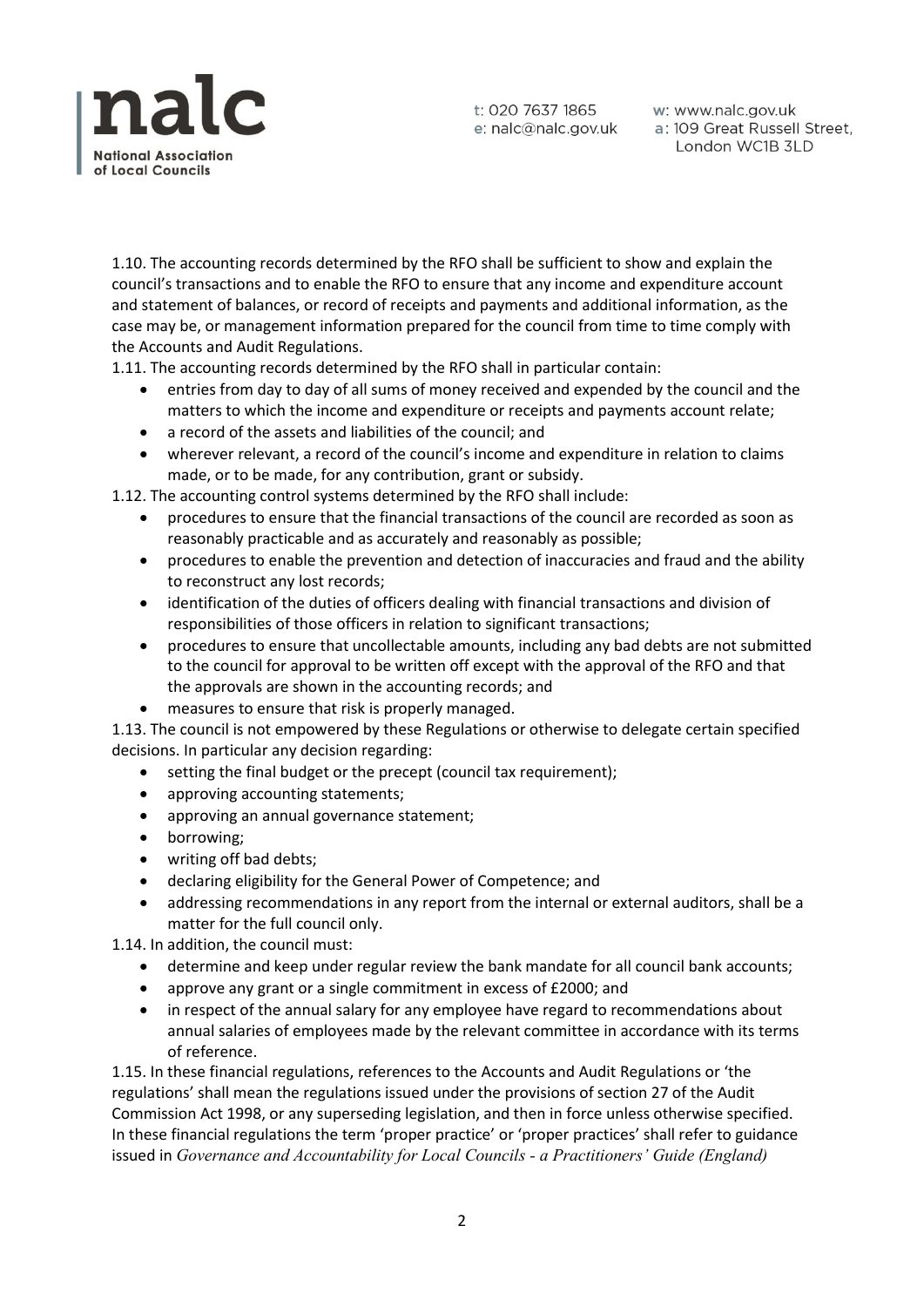

w: www.nalc.gov.uk a: 109 Great Russell Street, London WC1B 3LD

issued by the Joint Practitioners Advisory Group (JPAG), available from the websites of NALC and the Society for Local Council Clerks (SLCC).

# **2. Accounting and audit (internal and external)**

2.1. All accounting procedures and financial records of the council shall be determined by the RFO in accordance with the Accounts and Audit Regulations, appropriate guidance and proper practices. 2.2. On a regular basis, at least once in each quarter, and at each financial year end, a member other than the Chairman [or a cheque signatory] shall be appointed to verify bank reconciliations (for all accounts) produced by the RFO. The member shall sign the reconciliations and the original bank statements (or similar document) as evidence of verification. This activity shall on conclusion be reported, including any exceptions, to and noted by the Finance Working Group.

2.3. The RFO shall complete the annual statement of accounts, annual report, and any related documents of the council contained in the Annual Return (as specified in proper practices) as soon as practicable after the end of the financial year and having certified the accounts shall submit them and report thereon to the council within the timescales set by the Accounts and Audit Regulations. 2.4. The council shall ensure that there is an adequate and effective system of internal audit of its accounting records, and of its system of internal control in accordance with proper practices. Any officer or member of the council shall make available such documents and records as appear to the council to be necessary for the purpose of the audit and shall, as directed by the council, supply the RFO, internal auditor, or external auditor with such information and explanation as the council considers necessary for that purpose.

2.5. The internal auditor shall be appointed by and shall carry out the work in relation to internal controls required by the council in accordance with proper practices.

2.6. The internal auditor shall:

- be competent and independent of the financial operations of the council;
- report to council in writing, or in person, on a regular basis with a minimum of one annual written report during each financial year;
- to demonstrate competence, objectivity and independence, be free from any actual or perceived conflicts of interest, including those arising from family relationships; and
- has no involvement in the financial decision making, management or control of the council
- 2.7. Internal or external auditors may not under any circumstances:
	- perform any operational duties for the council;
	- initiate or approve accounting transactions; or
	- direct the activities of any council employee, except to the extent that such employees have been appropriately assigned to assist the internal auditor.

2.8. For the avoidance of doubt, in relation to internal audit the terms 'independent' and 'independence' shall have the same meaning as is described in proper practices.

2.9. The RFO shall make arrangements for the exercise of electors' rights in relation to the accounts including the opportunity to inspect the accounts, books, and vouchers and display or publish any notices and statements of account required by Audit Commission Act 1998, or any superseding legislation, and the Accounts and Audit Regulations.

2.10. The RFO shall, without undue delay, bring to the attention of all councillors any correspondence or report from internal or external auditors.

**3. Annual estimates (budget) and forward planning**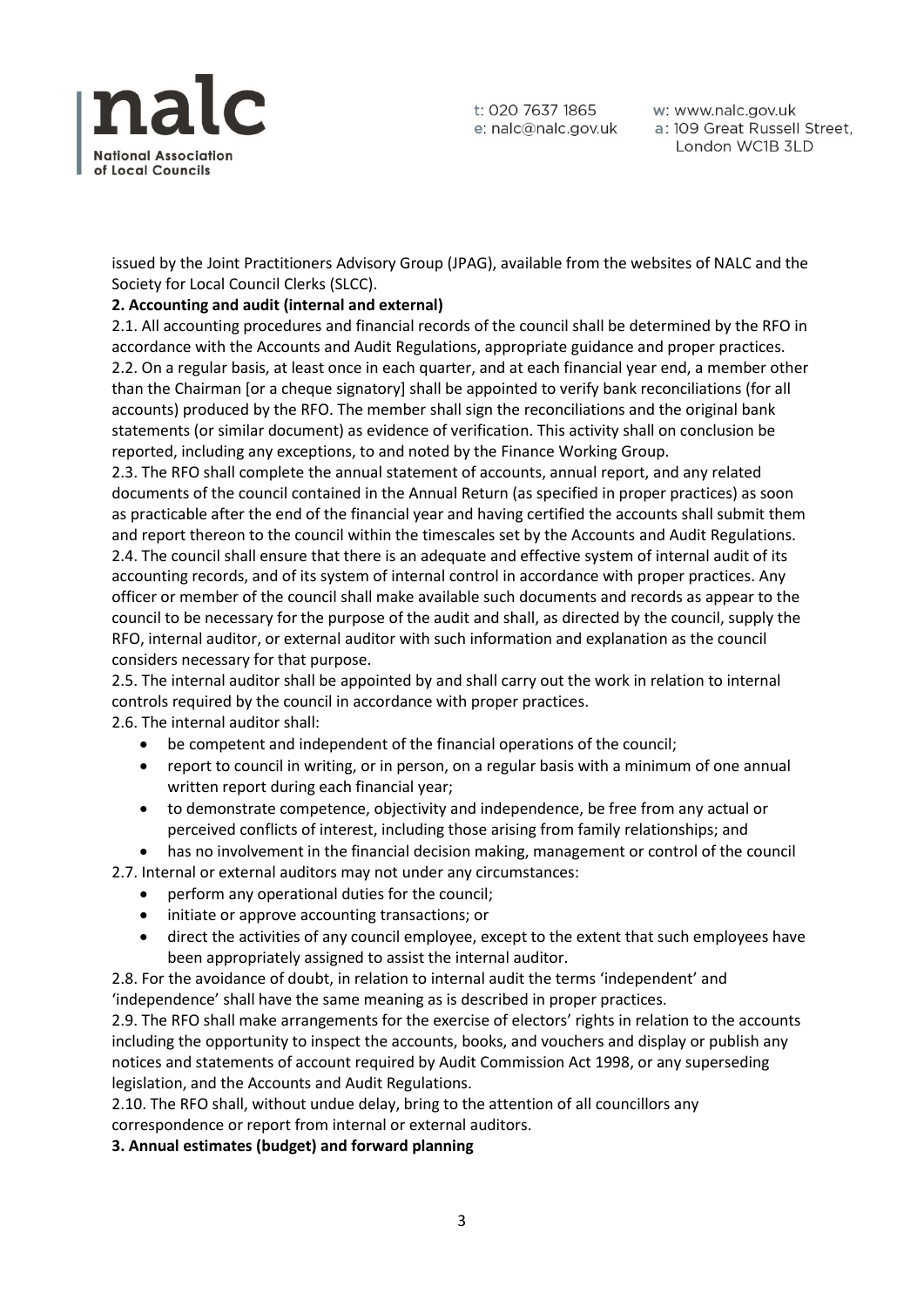

w: www.nalc.gov.uk a: 109 Great Russell Street, London WC1B 3LD

3.1. Each committee (if any) shall review its three-year forecast of revenue and capital receipts and payments. Having regard to the forecast, it shall thereafter formulate and submit proposals for the following financial year to the council not later than the end of November each year including any proposals for revising the forecast.

3.2. The RFO must each year, by no later than November, prepare detailed estimates of all receipts and payments including the use of reserves and all sources of funding for the following financial year in the form of a budget to be considered by the council.

3.3. The council shall consider annual budget proposals in relation to the council's three year forecast of revenue and capital receipts and payments including recommendations for the use of reserves and sources of funding and update the forecast accordingly.

3.4. The council shall fix the precept (council tax requirement), and relevant basic amount of council tax to be levied for the ensuing financial year not later than by the end of January each year. The RFO shall issue the precept to the billing authority and shall supply each member with a copy of the approved annual budget.

3.5. The approved annual budget shall form the basis of financial control for the ensuing year.

# **4. Budgetary control and authority to spend**

4.1. Expenditure on revenue items may be authorised up to the amounts included for that class of expenditure in the approved budget. This authority is to be determined by:

- the council for all items over £2000;
- a duly delegated committee of the council for items over £500; or
- the Clerk, in conjunction with Chairman of Council or Chairman of the appropriate committee, for any items below £500.

Such authority is to be evidenced by a minute or by an authorisation slip duly signed by the Clerk, and where necessary also by the appropriate Chairman.

Contracts may not be disaggregated to avoid controls imposed by these regulations.

4.2. No expenditure may be authorised that will exceed the amount provided in the revenue budget for that class of expenditure other than by resolution of the council, or duly delegated committee. During the budget year and with the approval of council having considered fully the implications for public services, unspent and available amounts may be moved to other budget headings or to an earmarked reserve as appropriate ('virement').

4.3. Unspent provisions in the revenue or capital budgets for completed projects shall not be carried forward to a subsequent year.

4.4. The salary budgets are to be reviewed at least annually in October for the following financial year and such review shall be evidenced by a hard copy schedule signed by the Clerk and the Chairman of Council or relevant committee. The RFO will inform committees of any changes impacting on their budget requirement for the coming year in good time.

4.5. In cases of extreme risk to the delivery of council services, the clerk may authorise revenue expenditure on behalf of the council which in the clerk's judgement it is necessary to carry out. Such expenditure includes repair, replacement or other work, whether or not there is any budgetary provision for the expenditure, subject to a limit of £500. The Clerk shall report such action to the chairman as soon as possible and to the council as soon as practicable thereafter.

4.6. No expenditure shall be authorised in relation to any capital project and no contract entered into or tender accepted involving capital expenditure unless the council is satisfied that the necessary funds are available and the requisite borrowing approval has been obtained.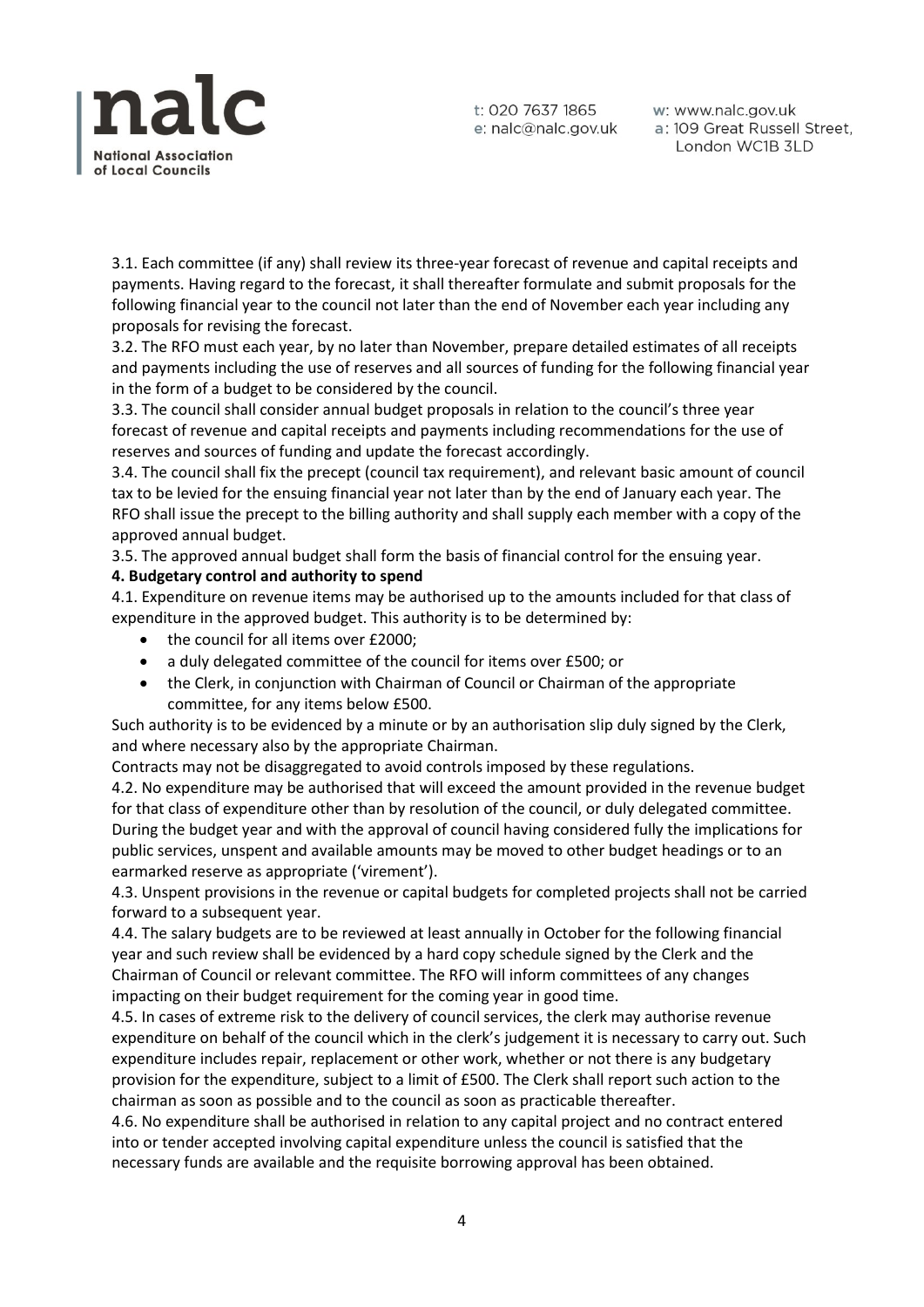

w: www.nalc.gov.uk a: 109 Great Russell Street, London WC1B 3LD

4.7. All capital works shall be administered in accordance with the council's standing orders and financial regulations relating to contracts.

4.8. The RFO shall regularly provide the council with a statement of receipts and payments to date under each head of the budgets, comparing actual expenditure to the appropriate date against that planned as shown in the budget. These statements are to be prepared at least at the end of each financial quarter and shall show explanations of material variances. For this purpose "material" shall be in excess of £100 or 15% of the budget.

4.9. Changes in earmarked reserves shall be approved by council as part of the budgetary control process.

#### **5. Banking arrangements and authorisation of payments**

5.1. The council's banking arrangements, including the bank mandate, shall be made by the RFO and approved by the council; banking arrangements may not be delegated to a committee. They shall be regularly reviewed for safety and efficiency.

5.2. The RFO shall prepare a schedule of payments requiring authorisation, forming part of the Agenda for the Meeting and, together with the relevant invoices, present the schedule to council. The council / committee shall review the schedule for compliance and, having satisfied itself shall authorise payment by a resolution of the council. The approved schedule shall be ruled off and initialled by the Chairman of the Meeting. A detailed list of all payments shall be disclosed within or as an attachment to the minutes of the meeting at which payment was authorised. Personal payments (including salaries, wages, expenses and any payment made in relation to the termination of a contract of employment) may be summarised to remove public access to any personal information.

5.3. All invoices for payment shall be examined, verified and certified by the RFO to confirm that the work, goods or services to which each invoice relates has been received, carried out, examined and represents expenditure previously approved by the council.

5.4. The RFO shall examine invoices for arithmetical accuracy and analyse them to the appropriate expenditure heading. The RFO shall take all steps to pay all invoices submitted, and which are in order, at the next available council meeting.

5.5. The Clerk and RFO shall have delegated authority to authorise the payment of items only in the following circumstances:

a) If a payment is necessary to avoid a charge to interest under the Late Payment of Commercial Debts (Interest) Act 1998, and the due date for payment is before the next scheduled Meeting of council, where the Clerk and RFO certify that there is no dispute or other reason to delay payment, provided that a list of such payments shall be submitted to the next appropriate meeting of council;

b) An expenditure item authorised under 5.6 below (continuing contracts and obligations) provided that a list of such payments shall be submitted to the next appropriate meeting of council [or finance committee]; or

c) fund transfers within the councils banking arrangements up to the sum of £10,000 provided that a list of such payments shall be submitted to the next appropriate meeting of council.

5.6. For each financial year the Clerk and RFO shall draw up a list of due payments which arise on a regular basis as the result of a continuing contract, statutory duty, or obligation (such as but not exclusively) Salaries, PAYE and NI, Superannuation Fund and regular maintenance contracts and the like for which council [,or a duly authorised committee,] may authorise payment for the year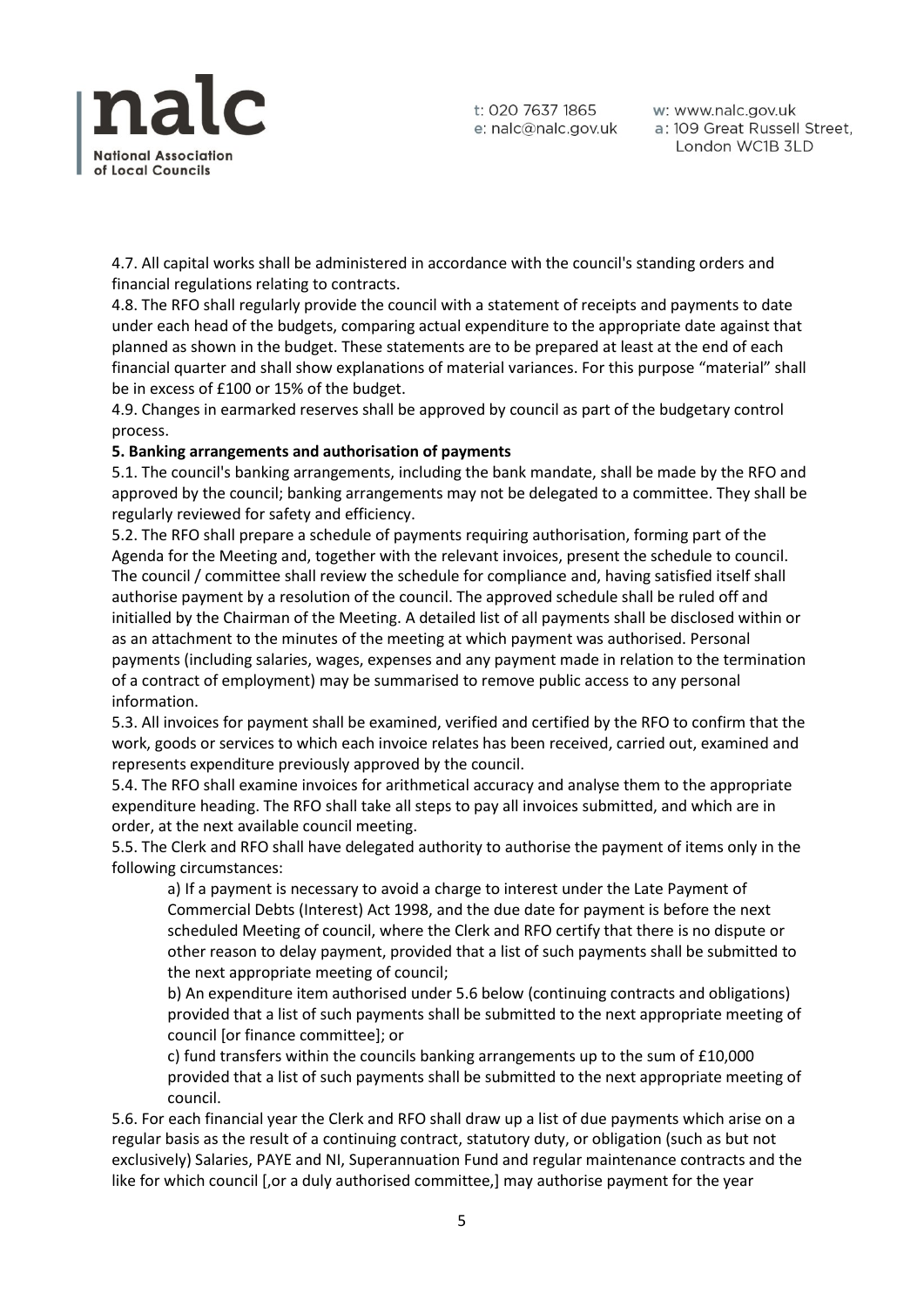

w: www.nalc.gov.uk a: 109 Great Russell Street, London WC1B 3LD

provided that the requirements of regulation 4.1 (Budgetary Controls) are adhered to, provided also that a list of such payments shall be submitted to the next appropriate meeting of council 5.7. A record of regular payments made under 5.6 above shall be drawn up and be signed by two members on each and every occasion when payment is authorised - thus controlling the risk of duplicated payments being authorised and / or made.

5.8. In respect of grants a duly authorised committee shall approve expenditure within any limits set by council and in accordance with any policy statement approved by council. Any Revenue or Capital Grant in excess of £5,000 shall before payment, be subject to ratification by resolution of the council.

5.9. Members are subject to the Code of Conduct that has been adopted by the council and shall comply with the Code and Standing Orders when a decision to authorise or instruct payment is made in respect of a matter in which they have a disclosable pecuniary or other interest, unless a dispensation has been granted.

5.10. The council will aim to rotate the duties of members in these Regulations so that onerous duties are shared out as evenly as possible over time.

5.11. Any changes in the recorded details of suppliers, such as bank account records, shall be approved in writing by a Member.

#### **6. Instructions for the making of payments**

6.1. The council will make safe and efficient arrangements for the making of its payments. 6.2. Following authorisation under Financial Regulation 5 above, the council, a duly delegated committee or, if so delegated, the Clerk or RFO shall give instruction that a payment shall be made. 6.3. All payments shall be affected by cheque or other instructions to the council's bankers, or otherwise, in accordance with a resolution of council [or duly delegated committee].

6.4. Cheques or orders for payment drawn on the bank account in accordance with the schedule as presented to council or committee shall be signed by two members of council in accordance with a resolution instructing that payment. A member who is a bank signatory, having a connection by virtue of family or business relationships with the beneficiary of a payment, should not, under normal circumstances, be a signatory to the payment in question.

6.5. To indicate agreement of the details shown on the cheque or order for payment with the counterfoil and the invoice or similar documentation, the signatories shall each also initial the cheque counterfoil.

6.6. Cheques or orders for payment shall not normally be presented for signature other than at a council or committee meeting (including immediately before or after such a meeting). Any signatures obtained away from such meetings shall be reported to the council at the next convenient meeting.

6.7. If thought appropriate by the council, payment for utility supplies (energy, telephone and water) and any National Non-Domestic Rates may be made by variable direct debit provided that the instructions are signed by two members and any payments are reported to council as made. The approval of the use of a variable direct debit shall be renewed by resolution of the council at least every two years.

6.8. If thought appropriate by the council, payment for certain items (principally salaries) may be made by banker's standing order provided that the instructions are signed, or otherwise evidenced by two members are retained and any payments are reported to council as made. The approval of the use of a banker's standing order shall be renewed by resolution of the council at least every two years.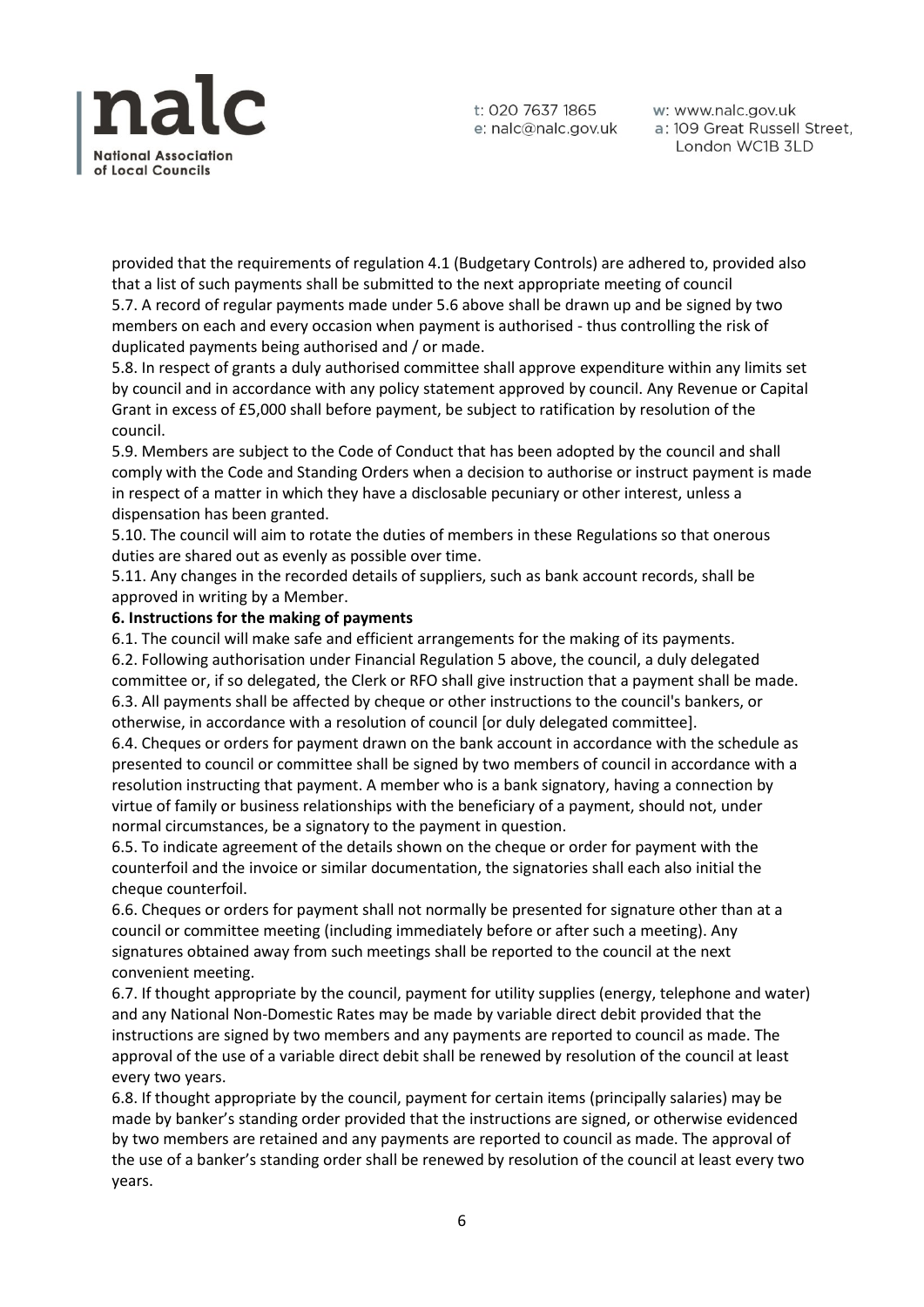

w: www.nalc.gov.uk a: 109 Great Russell Street, London WC1B 3LD

6.9. If thought appropriate by the council, payment for certain items may be made by BACS or CHAPS methods provided that the instructions for each payment are signed, or otherwise evidenced, by two authorised bank signatories, are retained and any payments are reported to council as made. The approval of the use of BACS or CHAPS shall be renewed by resolution of the council at least every two years.

6.10. If thought appropriate by the council payment for certain items may be made by internet banking transfer provided evidence is retained showing which members approved the payment. 6.11. Where a computer requires use of a personal identification number (PIN) or other password(s), for access to the council's records on that computer, a note shall be made of the PIN and Passwords and shall be handed to and retained by the Chairman of Council in a sealed dated envelope. This envelope may not be opened other than in the presence of two other councillors. After the envelope has been opened, in any circumstances, the PIN and / or passwords shall be changed as soon as practicable. The fact that the sealed envelope has been opened, in whatever circumstances, shall be reported to all members immediately and formally to the next available meeting of the council. This will not be required for a member's personal computer used only for remote authorisation of bank payments.

6.12. No employee or councillor shall disclose any PIN or password, relevant to the working of the council or its bank accounts, to any person not authorised in writing by the council or a duly delegated committee.

6.13. Regular back-up copies of the records on any computer shall be made and shall be stored securely away from the computer in question, and preferably off site.

6.14. The council, and any members using computers for the council's financial business, shall ensure that anti-virus, anti-spyware and firewall software with automatic updates, together with a high level of security, is used.

6.15. Where internet banking arrangements are made with any bank 2 councillors shall be appointed as the Service Administrator.

6.16. Access to any internet banking accounts will be directly to the access page (which may be saved under "favourites"), and not through a search engine or e-mail link. Remembered or saved passwords facilities must not be used on any computer used for council banking work. Breach of this Regulation will be treated as a very serious matter under these regulations.

6.17. Changes to account details for suppliers, which are used for internet banking may only be changed on written hard copy notification by the supplier and supported by hard copy authority for change signed by the RFO.

6.18. A Debit Card issued for use will be specifically restricted to the Clerk [and the RFO] and will also be restricted to a single transaction maximum value of £50 unless authorised by council or finance committee in writing before any order is placed.

6.20. Any corporate credit card or trade card account opened by the council will be specifically restricted to use by the Clerk [and RFO] and shall be subject to automatic payment in full at each month-end. Personal credit or debit cards of members or staff shall not be used under any circumstances.

6.21. The council will not maintain any form of cash float. All cash received must be banked intact. Any payments made in cash by the Clerk [or RFO] (for example for postage or minor stationery items) shall be refunded on a regular basis, at least quarterly.

**7. Payment of salaries**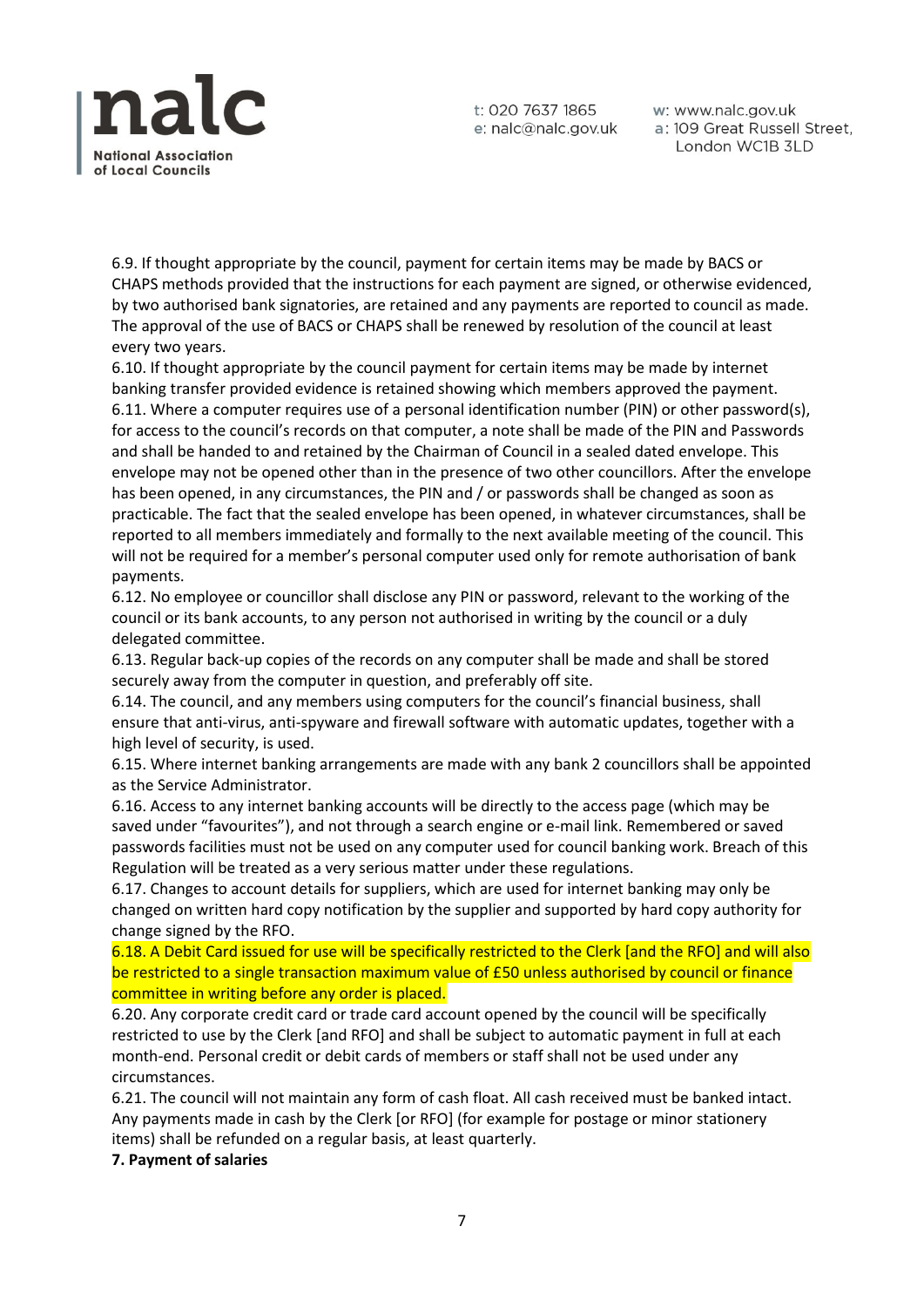

w: www.nalc.gov.uk a: 109 Great Russell Street, London WC1B 3LD

7.1. As an employer, the council shall make arrangements to meet fully the statutory requirements placed on all employers by PAYE and National Insurance legislation. The payment of all salaries shall be made in accordance with payroll records and the rules of PAYE and National Insurance currently operating, and salary rates shall be as agreed by council, or duly delegated committee.

7.2. Payment of salaries and payment of deductions from salary such as may be required to be made for tax, national insurance and pension contributions, or similar statutory or discretionary deductions must be made in accordance with the payroll records and on the appropriate dates stipulated in employment contracts, provided that each payment is reported to the next available council meeting, as set out in these regulations above.

7.3. No changes shall be made to any employee's pay, emoluments, or terms and conditions of employment without the prior consent of the council.

7.4. Each and every payment to employees of net salary and to the appropriate creditor of the statutory and discretionary deductions shall be recorded in a separate confidential record (confidential cash book). This confidential record is not open to inspection or review (under the Freedom of Information Act 2000 or otherwise) other than:

a) by any councillor who can demonstrate a need to know;

- b) by the internal auditor;
- c) by the external auditor; or
- d) by any person authorised under Audit Commission Act 1998, or any superseding legislation.

7.5. The total of such payments in each calendar month shall be reported with all other payments as made as may be required under these Financial Regulations, to ensure that only payments due for the period have actually been paid.

7.6. An effective system of personal performance management should be maintained for the senior officers.

7.7. Any termination payments shall be supported by a clear business case and reported to the council. Termination payments shall only be authorised by council.

7.8. Before employing interim staff, the council must consider a full business case.

#### **8. Loans and investments**

8.1. All borrowings shall be affected in the name of the council, after obtaining any necessary borrowing approval. Any application for borrowing approval shall be approved by Council as to terms and purpose. The application for borrowing approval, and subsequent arrangements for the loan shall only be approved by full council.

8.2. Any financial arrangement which does not require formal borrowing approval from the Secretary of State/Welsh Assembly Government (such as Hire Purchase or Leasing of tangible assets) shall be subject to approval by the full council. In each case a report in writing shall be provided to council in respect of value for money for the proposed transaction.

8.3. The council will arrange with the council's banks and investment providers for the sending of a copy of each statement of account to the Chairman of the council at the same time as one is issued to the Clerk or RFO.

8.4. All loans and investments shall be negotiated in the name of the council and shall be for a set period in accordance with council policy.

8.5. The council shall consider the need for an Investment Strategy and Policy which, if drawn up, shall be in accordance with relevant regulations, proper practices and guidance. Any Strategy and Policy shall be reviewed by the council at least annually.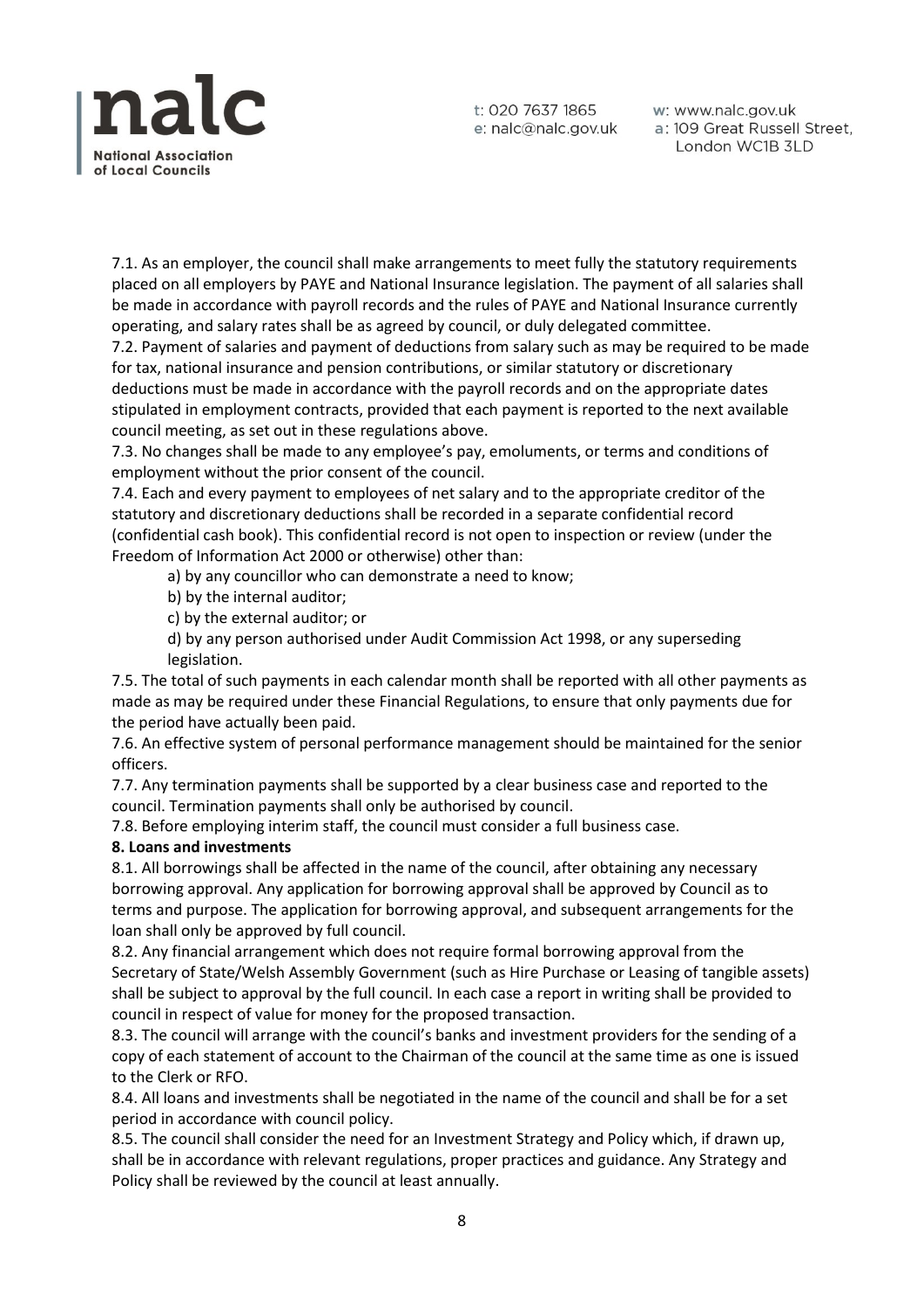

w: www.nalc.gov.uk a: 109 Great Russell Street, London WC1B 3LD

8.6. All investments of money under the control of the council shall be in the name of the council. 8.7. All investment certificates and other documents relating thereto shall be retained in the custody of the RFO.

8.8. Payments in respect of short term or long-term investments, including transfers between bank accounts held in the same bank, or branch, shall be made in accordance with Regulation 5 (Authorisation of payments) and Regulation 6 (Instructions for payments).

## **9. Income**

9.1. The collection of all sums due to the council shall be the responsibility of and under the supervision of the RFO.

9.2. Particulars of all charges to be made for work done, services rendered or goods supplied shall be agreed annually by the council, notified to the RFO and the RFO shall be responsible for the collection of all accounts due to the council.

9.3. The council will review all fees and charges at least annually, following a report of the Clerk. 9.4. Any sums found to be irrecoverable and any bad debts shall be reported to the council and shall be written off in the year.

9.5. All sums received on behalf of the council shall be banked intact as directed by the RFO. In all cases, all receipts shall be deposited with the council's bankers with such frequency as the RFO considers necessary.

9.6. The origin of each receipt shall be entered on the paying-in slip.

9.7. Personal cheques shall not be cashed out of money held on behalf of the council.

9.8. The RFO shall promptly complete any VAT Return that is required. Any repayment claim due in accordance with VAT Act 1994 section 33 shall be made at least annually coinciding with the financial year end.

9.9. Where any significant sums of cash are regularly received by the council, the RFO shall take such steps as are agreed by the council to ensure that more than one person is present when the cash is counted in the first instance, that there is a reconciliation to some form of control such as ticket issues, and that appropriate care is taken in the security and safety of individuals banking such cash. 9.10. Any income arising which is the property of a charitable trust shall be paid into a charitable bank account. Instructions for the payment of funds due from the charitable trust to the council (to meet expenditure already incurred by the authority) will be given by the Managing Trustees of the charity meeting separately from any council meeting (see also Regulation 16 below)]

# **10. Orders for work, goods and services**

10.1. An official order or letter shall be issued for all work, goods and services unless a formal contract is to be prepared or an official order would be inappropriate. Copies of orders shall be retained.

10.2. Order books shall be controlled by the RFO.

10.3. All members and officers are responsible for obtaining value for money at all times. An officer issuing an official order shall ensure as far as reasonable and practicable that the best available terms are obtained in respect of each transaction, usually by obtaining three or more quotations or estimates from appropriate suppliers, subject to any de minimis provisions in Regulation 11.1 below. 10.4. A member may not issue an official order or make any contract on behalf of the council.

10.5. The RFO shall verify the lawful nature of any proposed purchase before the issue of any order, and in the case of new or infrequent purchases or payments, the RFO shall ensure that the statutory authority shall be reported to the meeting at which the order is approved so that the minutes can record the power being used.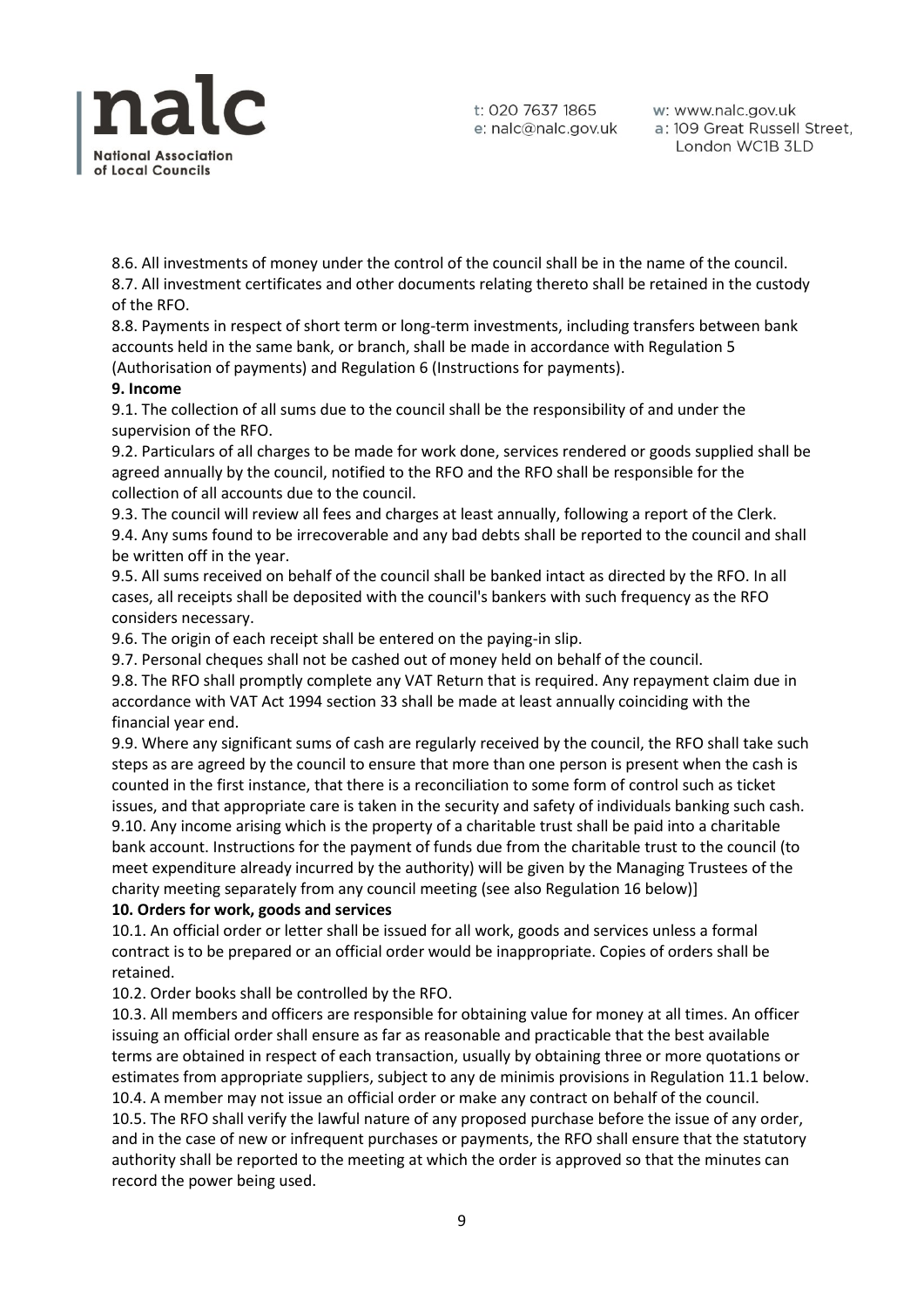

w: www.nalc.gov.uk a: 109 Great Russell Street, London WC1B 3LD

#### **11. Contracts**

11.1. Procedures as to contracts are laid down as follows:

a) Every contract shall comply with these financial regulations, and no exceptions shall be made otherwise than in an emergency provided that this regulation need not apply to contracts which relate to items (i) to (vi) below:

i. for the supply of gas, electricity, water, sewerage and telephone services; ii. for specialist services such as are provided by legal professionals acting in disputes;

iii. for work to be executed or goods or materials to be supplied which consist of repairs to or parts for existing machinery or equipment or plant;

iv. for work to be executed or goods or materials to be supplied which constitute an extension of an existing contract by the council;

v. for additional audit work of the external auditor up to an estimated value of £500 (in excess of this sum the Clerk and RFO shall act after consultation with the Chairman and Vice Chairman of council); and

vi. for goods or materials proposed to be purchased which are proprietary articles and / or are only sold at a fixed price.

b) Where the council intends to procure or award a public supply contract, public service contract or public works contract as defined by The Public Contracts Regulations 2015 ("the Regulations") which is valued at £25,000 or more, the council shall comply with the relevant requirements of the Regulations<sup>2</sup>.

c) The full requirements of The Regulations, as applicable, shall be followed in respect of the tendering and award of a public supply contract, public service contract or public works contract which exceed thresholds in The Regulations set by the Public Contracts Directive 2014/24/EU (which may change from time to time)<sup>3</sup>.

d) When applications are made to waive financial regulations relating to contracts to enable a price to be negotiated without competition the reason shall be embodied in a recommendation to the council.

e) Such invitation to tender shall state the general nature of the intended contract and the Clerk shall obtain the necessary technical assistance to prepare a specification in appropriate cases. The invitation shall in addition state that tenders must be addressed to the Clerk in the ordinary course of post. Each tendering firm shall be supplied with a specifically marked envelope in which the tender is to be sealed and remain sealed until the prescribed date for opening tenders for that contract.

f) All sealed tenders shall be opened at the same time on the prescribed date by the Clerk in the presence of at least one member of council.

g) Any invitation to tender issued under this regulation shall be subject to Standing Order 18C and shall refer to the terms of the Bribery Act 2010.

<sup>&</sup>lt;sup>2</sup> The Regulations require councils to use the Contracts Finder website to advertise contract opportunities, set out the procedures to be followed in awarding new contracts and to publicise the award of new contracts

<sup>&</sup>lt;sup>3</sup> Thresholds currently applicable are:

a) For public supply and public service contracts 209,000 Euros (£181,302)

b) For public works contracts 5,225,000 Euros (£4,551,413)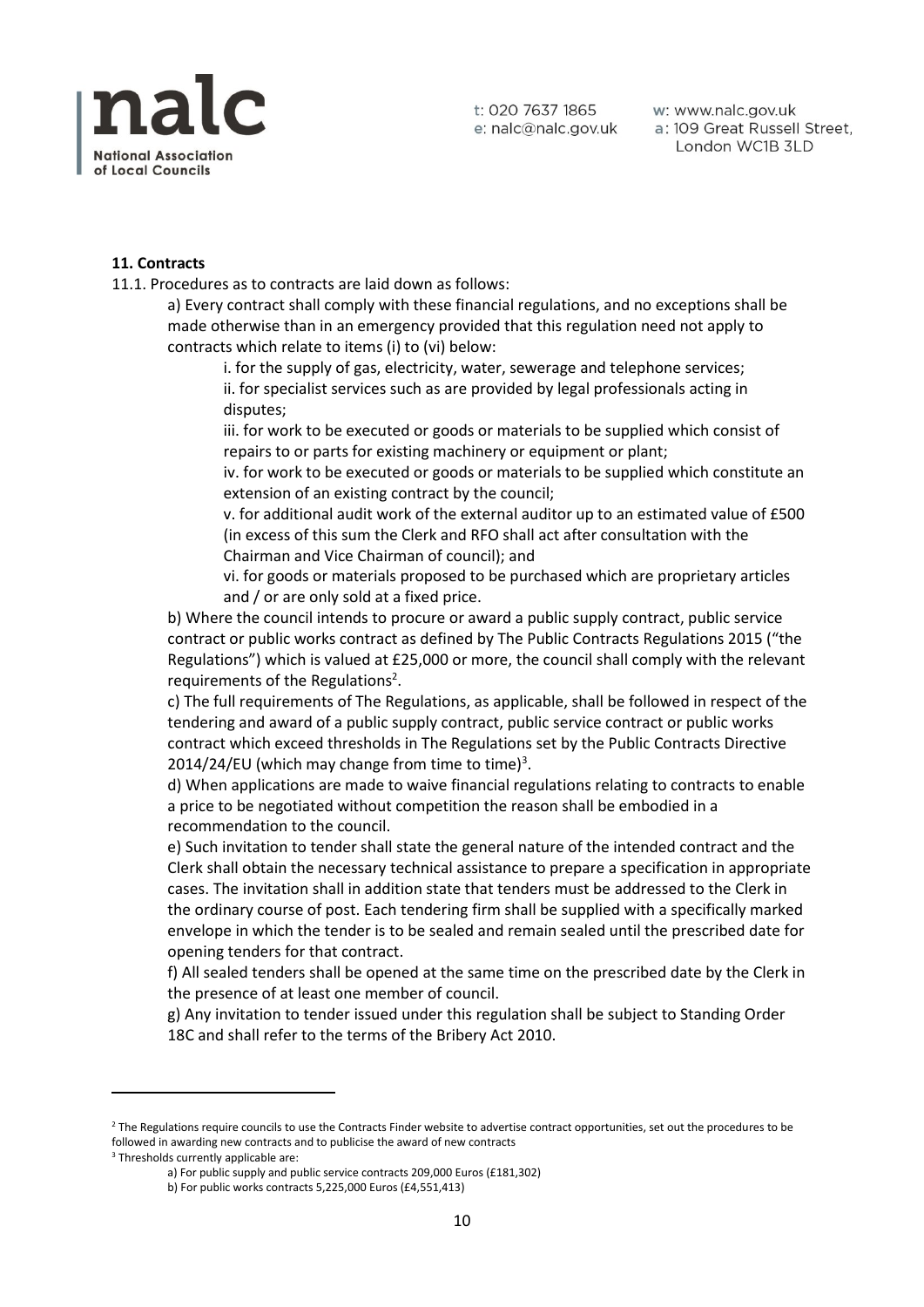

w: www.nalc.gov.uk a: 109 Great Russell Street, London WC1B 3LD

h) When it is to enter into a contract of less than £25,000 in value for the supply of goods or materials or for the execution of works or specialist services other than such goods, materials, works or specialist services as are excepted as set out in paragraph (a) the Clerk or RFO shall obtain 3 quotations (priced descriptions of the proposed supply); where the value is below £3,000 and above £1000 the Clerk or RFO shall strive to obtain 3 estimates. Otherwise, Regulation 10.3 above shall apply.

i) The council shall not be obliged to accept the lowest or any tender, quote or estimate. j) Should it occur that the council, or duly delegated committee, does not accept any tender, quote or estimate, the work is not allocated and the council requires further pricing, provided that the specification does not change, no person shall be permitted to submit a later tender, estimate or quote who was present when the original decision-making process was being undertaken.

# **[12. Payments under contracts for building or other construction works]**

[12.1. Payments on account of the contract sum shall be made within the time specified in the contract by the RFO upon authorised certificates of the architect or other consultants engaged to supervise the contract (subject to any percentage withholding as may be agreed in the particular contract).]

[12.2. Where contracts provide for payment by instalments the RFO shall maintain a record of all such payments. In any case where it is estimated that the total cost of work carried out under a contract, excluding agreed variations, will exceed the contract sum of 5% or more a report shall be submitted to the council.]

[12.3. Any variation to a contract or addition to or omission from a contract must be approved by the council and Clerk to the contractor in writing, the council being informed where the final cost is likely to exceed the financial provision.]

# **[13. Stores and equipment]**

[13.1. The officer in charge of each section shall be responsible for the care and custody of stores and equipment in that section.]

[13.2. Delivery notes shall be obtained in respect of all goods received into store or otherwise delivered and goods must be checked as to order and quality at the time delivery is made.] [13.3. Stocks shall be kept at the minimum levels consistent with operational requirements.] [13.4. The RFO shall be responsible for periodic checks of stocks and stores at least annually.]

# **14. Assets, properties and estates**

14.1. The Clerk shall make appropriate arrangements for the custody of all title deeds and Land Registry Certificates of properties held by the council. The RFO shall ensure a record is maintained of all properties held by the council, recording the location, extent, plan, reference, purchase details, nature of the interest, tenancies granted, rents payable and purpose for which held in accordance with Accounts and Audit Regulations.

14.2. No tangible moveable property shall be purchased or otherwise acquired, sold, leased or otherwise disposed of, without the authority of the council, together with any other consents required by law, save where the estimated value of any one item of tangible movable property does not exceed £250.

14.3. No real property (interests in land) shall be sold, leased or otherwise disposed of without the authority of the council, together with any other consents required by law. In each case a report in writing shall be provided to council in respect of valuation and surveyed condition of the property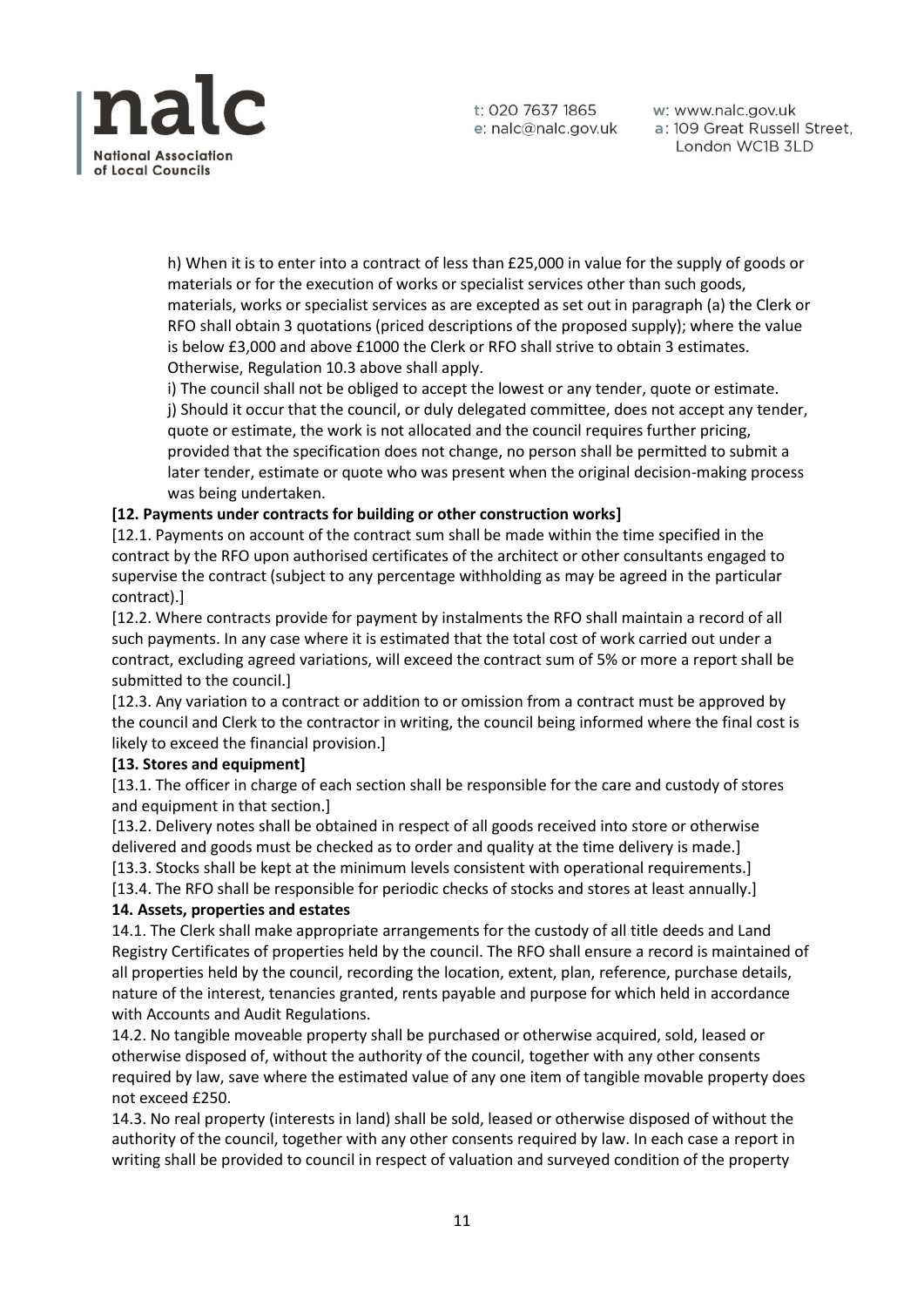

w: www.nalc.gov.uk a: 109 Great Russell Street, London WC1B 3LD

(including matters such as planning permissions and covenants) together with a proper business case (including an adequate level of consultation with the electorate).

14.4. No real property (interests in land) shall be purchased or acquired without the authority of the full council. In each case a report in writing shall be provided to council in respect of valuation and surveyed condition of the property (including matters such as planning permissions and covenants) together with a proper business case (including an adequate level of consultation with the electorate).

14.5. Subject only to the limit set in Regulation 14.2 above, no tangible moveable property shall be purchased or acquired without the authority of the full council. In each case a report in writing shall be provided to council with a full business case.

14.6. The RFO shall ensure that an appropriate and accurate Register of Assets and Investments is kept up to date. The continued existence of tangible assets shown in the Register shall be verified at least annually, possibly in conjunction with a health and safety inspection of assets.

## **15. Insurance**

15.1. Following the annual risk assessment (per Regulation 17), the RFO shall effect all insurances and negotiate all claims on the council's insurers.

15.2. The RFO shall give prompt notification to the Council of all new risks, properties or vehicles which require to be insured and of any alterations affecting existing insurances.

15.3. The RFO shall keep a record of all insurances effected by the council and the property and risks covered thereby and annually review it.

15.4. The RFO shall be notified of any loss liability or damage or of any event likely to lead to a claim, and shall report these to council at the next available meeting.

15.5. All appropriate members and employees of the council shall be included in a suitable form of security or fidelity guarantee insurance which shall cover the maximum risk exposure as determined annually by the council.

# **16. [Charities]**

[16.1. Where the council is sole managing trustee of a charitable body the Clerk and RFO shall ensure that separate accounts are kept of the funds held on charitable trusts and separate financial reports made in such form as shall be appropriate, in accordance with Charity Law and legislation, or as determined by the Charity Commission. The Clerk and RFO shall arrange for any audit or independent examination as may be required by Charity Law or any Governing Document.]

#### **17. Risk management**

17.1. The council is responsible for putting in place arrangements for the management of risk. The Clerk/RFO shall prepare, for approval by the council, risk management policy statements in respect of all activities of the council. Risk policy statements and consequential risk management arrangements shall be reviewed by the council at least annually.

17.2. When considering any new activity, the Clerk/RFO shall prepare a draft risk assessment including risk management proposals for consideration and adoption by the council.

#### **18. Suspension and revision of Financial Regulations**

18.1. It shall be the duty of the council to review the Financial Regulations of the council from time to time. The Clerk shall make arrangements to monitor changes in legislation or proper practices and shall advise the council of any requirement for a consequential amendment to these Financial Regulations.